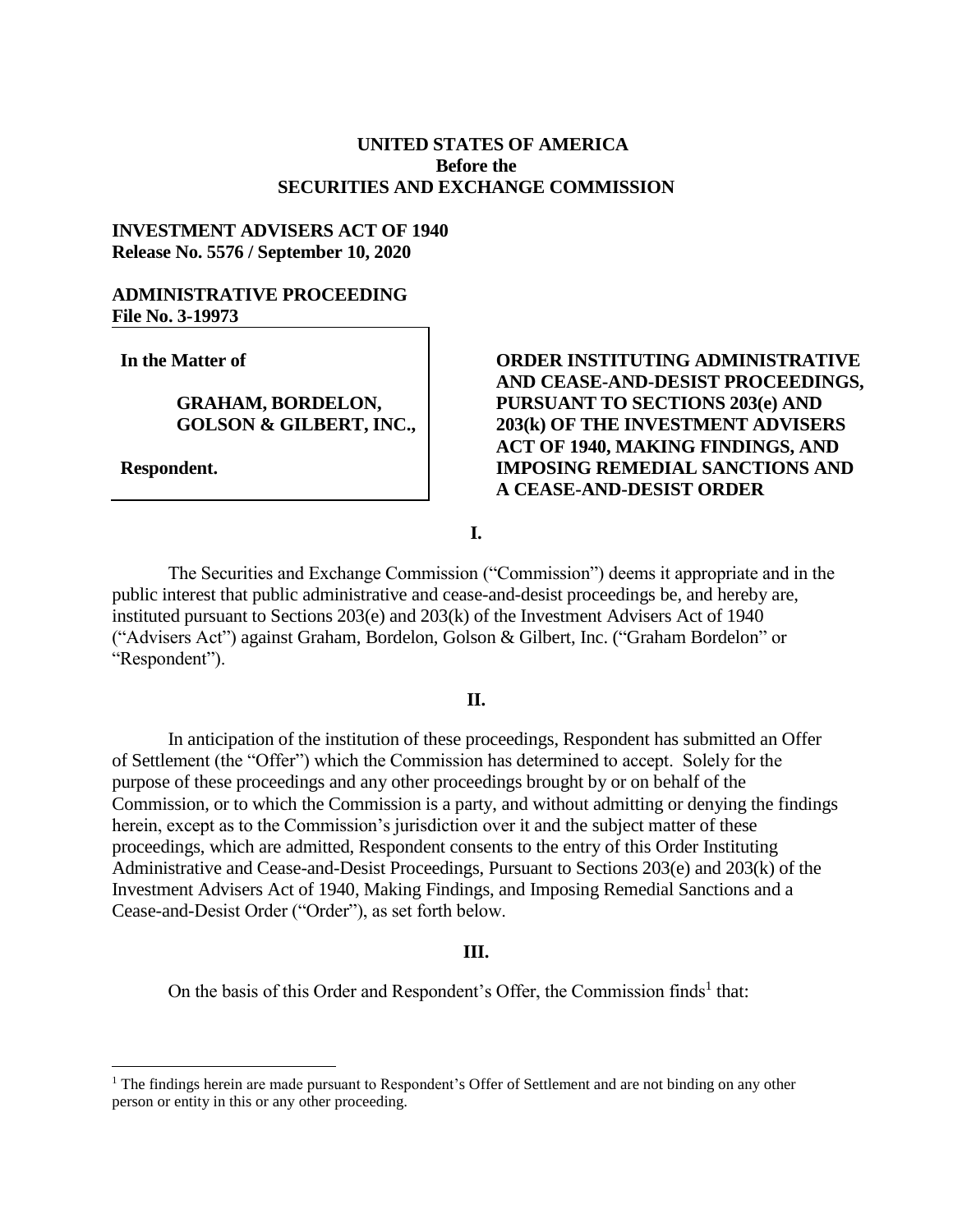### **Summary**

1. These proceedings arise out of breaches of fiduciary duties by Graham Bordelon, a registered investment adviser, in connection with its mutual fund share class selection practices. From March 2014 through August 2016 (the "Relevant Period"), Graham Bordelon purchased, recommended, or held for advisory clients mutual fund share classes that charged fees pursuant to Rule 12b-1 under the Investment Company Act of 1940 ("12b-1 fees") instead of lower-cost share classes of the same funds which were available to the clients. Graham Bordelon's associated persons received 12b-1 fees in connection with these investments, but Graham Bordelon did not adequately disclose this conflict of interest in its Forms ADV or otherwise. Graham Bordelon also, by causing certain advisory clients to invest in fund share classes that charged 12b-1 fees when share classes of the same funds that presented a more favorable value for these clients under the particular circumstances in place at the time the transactions were available to the clients, breached its duty to seek best execution for those transactions.

2. Graham Bordelon, although eligible to do so, did not self-report to the Commission pursuant to the Division of Enforcement's (the "Division") Share Class Selection Disclosure Initiative ("SCSD Initiative").<sup>2</sup>

# **Respondent**

3. Respondent Graham, Bordelon, Golson & Gilbert, Inc., incorporated in Louisiana and headquartered in Monroe, Louisiana, has been registered with the Commission as an investment adviser since December 5, 1985. In its Form ADV dated March 9, 2020, Graham Bordelon reported regulatory assets under management of approximately \$239.1 million. Graham Bordelon provides advisory services through its associated persons, all of whom are registered representatives of an unaffiliated broker-dealer.

# **Mutual Fund Share Class Selection**

4. Mutual funds typically offer investors different types of shares or "share classes." Each share class represents an interest in the same portfolio of securities with the same investment objective. The primary difference among the share classes is the fee structure.

5. For example, some mutual fund share classes charge 12b-1 fees to cover certain costs of fund distribution and sometimes shareholder services. These recurring fees, which are included in a mutual fund's total annual fund operating expenses, vary by share class, but typically range from 25 to 100 basis points. They are deducted from the mutual fund's assets on an ongoing basis and paid to the fund's distributor or principal underwriter, which generally remits the 12b-1 fees to the broker-dealer that distributed or sold the shares.

 $\overline{a}$ 

<sup>2</sup> *See* Div. of Enforcement, U.S. Sec. & Exch. Comm'n, *Share Class Selection Disclosure Initiative*, https://www.sec.gov/enforce/announcement/scsd-initiative (last modified Feb. 12, 2018).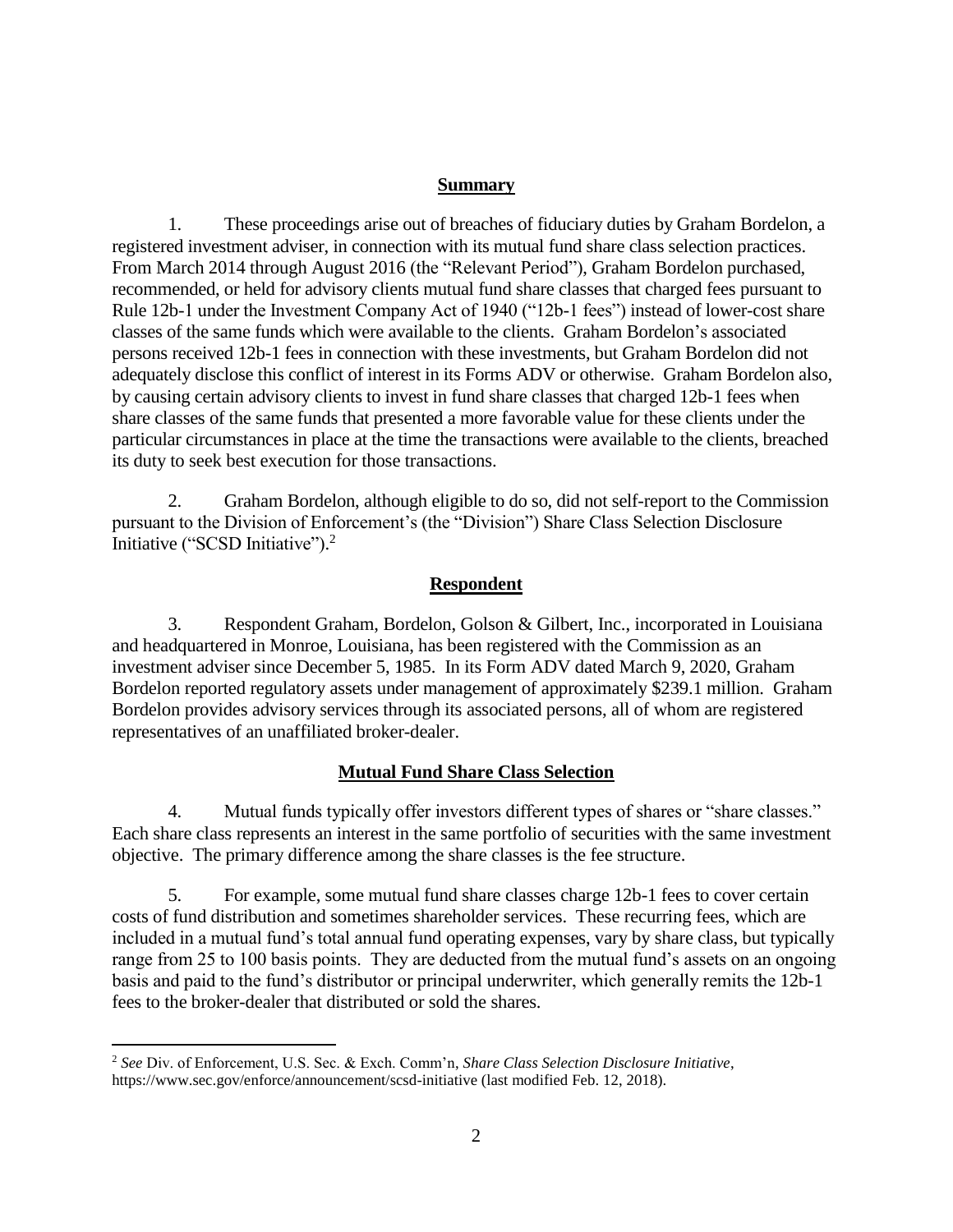6. Many mutual funds also offer share classes that do not charge 12b-1 fees (e.g., "Institutional Class" or "Class I" shares (collectively, "Class I shares")).<sup>3</sup> An investor who holds Class I shares of a mutual fund will usually pay lower total annual fund operating expenses over time – and thus will generally earn higher returns – than one who holds a share class of the same fund that charges 12b-1 fees. Therefore, if a mutual fund offers a Class I share, and an investor is eligible to own it, it is often, though not always, better for the investor to purchase or hold the Class I share.

7. During the Relevant Period, Graham Bordelon advised clients to purchase or hold<sup>4</sup> mutual fund share classes that charged 12b-1 fees when lower-cost share classes of those same funds were available to those clients. As a result, a broker-dealer used by Graham Bordelon's clients that also employed Graham Bordelon's associated persons as registered representatives received 12b-1 fees the broker-dealer would not have collected had Graham Bordelon's advisory clients been invested in the available lower-cost share classes. The broker-dealer passed on \$111,655.10 of these 12b-1 fees to Graham Bordelon's associated persons in their capacities as registered representatives of the broker-dealer.

#### **Disclosure Failures**

8. During the Relevant Period, Graham Bordelon's brochure filed as Form ADV Part 2A disclosed: "Our advisory representatives are also registered representatives and investment adviser representatives of [unaffiliated broker-dealer], a registered broker/dealer, member FINRA/SIPC, and registered investment adviser. If you choose to implement your financial plan through [unaffiliated broker-dealer], commissions may be earned by your financial advisor<sup>5</sup> in addition to any fees paid for advisory services. In addition, the financial advisor may be entitled to a portion of the internal expense fees (such as 12b-1 fees) charged by mutual funds. … The above arrangements present a conflict of interest because they create an incentive to make recommendations based upon the amount of compensation we receive rather than based upon your needs." As an investment adviser, Graham Bordelon was obligated to disclose all material facts to its advisory clients, including any conflicts of interest between itself and/or its associated persons and its clients, that could affect the advisory relationship and how those conflicts could affect the advice Graham Bordelon provided its clients. To meet this fiduciary obligation, Graham Bordelon was required to provide its advisory clients with full and fair disclosure that is sufficiently specific so that they could understand the conflicts of interest concerning Graham Bordelon's advice about investing in different classes of mutual funds and could have an informed basis on which they could consent to or reject the conflicts. Graham Bordelon did not adequately disclose all material facts regarding the conflict of interest that arose when it invested advisory clients in a share class

 $\overline{a}$ 

<sup>&</sup>lt;sup>3</sup> Share classes that do not charge 12b-1 fees also go by a variety of other names in the mutual fund industry, such as "Class F2," "Class Y" and "Class Z" shares. As used in this Order, the term "Class I shares" refers generically to share classes that do not charge 12b-1 fees.

<sup>4</sup> In many cases, mutual funds permit certain advisory clients who hold shares in classes charging 12b-1 fees to convert those shares to Class I shares without cost or tax consequences to the client.

<sup>&</sup>lt;sup>5</sup> The term "advisor" in this disclosure means a Graham Bordelon investment advisory representative.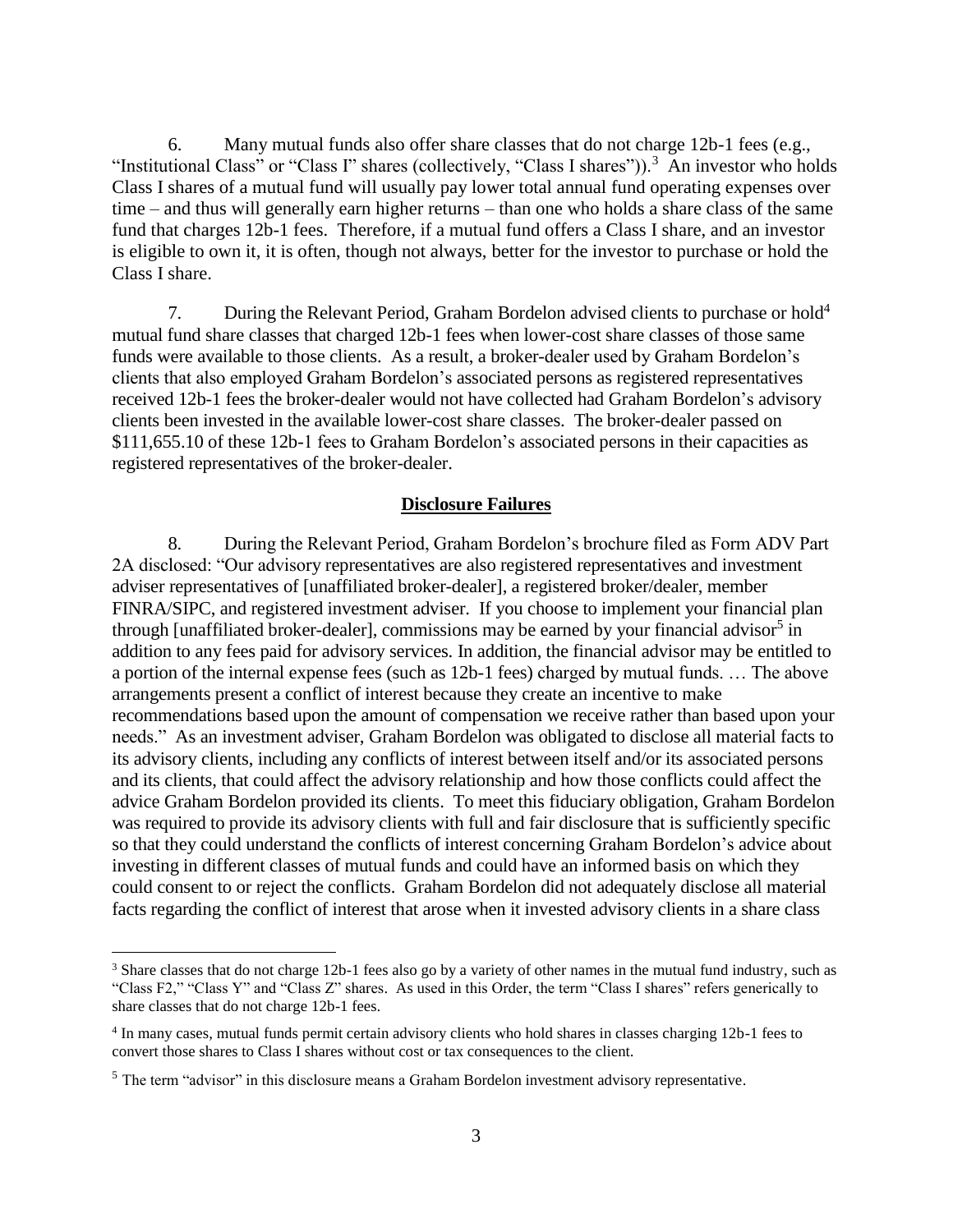that would generate 12b-1 fee revenue for Graham Bordelon's associated persons while a share class of the same fund was available that would not provide Graham Bordelon's associated persons with that additional compensation.

#### **Best Execution Failures**

9. An investment adviser's fiduciary duty includes, among other things, an obligation to seek best execution for client transactions.<sup>6</sup>

10. By causing certain advisory clients to invest in fund share classes that charged 12b-1 fees when share classes of the same funds were available to the clients that presented a more favorable value under the particular circumstances in place at the time of the transactions, Graham Bordelon violated its duty to seek best execution for those transactions.

#### **Violations**

11. As a result of the conduct described above, Graham Bordelon willfully<sup>7</sup> violated Section 206(2) of the Advisers Act, which makes it unlawful for any investment adviser, directly or indirectly, to "engage in any transaction, practice or course of business which operates as a fraud or deceit upon any client or prospective client." Scienter is not required to establish a violation of Section 206(2), but rather may rest on a finding of negligence. *SEC v. Steadman*, 967 F.2d 636, 643 n.5 (D.C. Cir. 1992) (citing *SEC v. Capital Gains Research Bureau, Inc.*, 375 U.S. 180,194-95 (1963)).

### **Graham Bordelon's Remedial Efforts**

12. Although Graham Bordelon did not self-report pursuant to the SCSD Initiative even though it was eligible to do so, in determining to accept the Offer, the Commission considered other remedial acts undertaken by Graham Bordelon and cooperation afforded the Commission staff. As of August 31, 2016, Graham Bordelon caused its clients to receive credits on 12b-1 fees back to their accounts and began a process of converting its clients' mutual fund share classes from 12b-1 fee-paying share classes to share classes that did not incur 12b-1 fees.

 $\overline{a}$ 

<sup>&</sup>lt;sup>6</sup> See, e.g., Interpretive Release Concerning the Scope of Section 28(e) of the Securities Exchange Act of 1934 and Related Matters, Exchange Act Rel. No. 23170 (Apr. 28, 1986).

<sup>7</sup> "Willfully," for purposes of imposing relief under Section 203(e) of the Advisers Act, "'means no more than that the person charged with the duty knows what he is doing.'" *Wonsover v. SEC*, 205 F.3d 408, 414 (D.C. Cir. 2000) (quoting *Hughes v. SEC*, 174 F.2d 969, 977 (D.C. Cir. 1949)). There is no requirement that the actor "also be aware that he is violating one of the Rules or Acts." *Tager v. SEC*, 344 F.2d 5, 8 (2d Cir. 1965). The decision in *The Robare Group, Ltd. v. SEC*, which construed the term "willfully" for purposes of a differently structured statutory provision, does not alter that standard. 922 F.3d 468, 478-79 (D.C. Cir. 2019) (setting forth the showing required to establish that a person has "willfully omit[ed]" material information from a required disclosure in violation of Section 207 of the Advisers Act).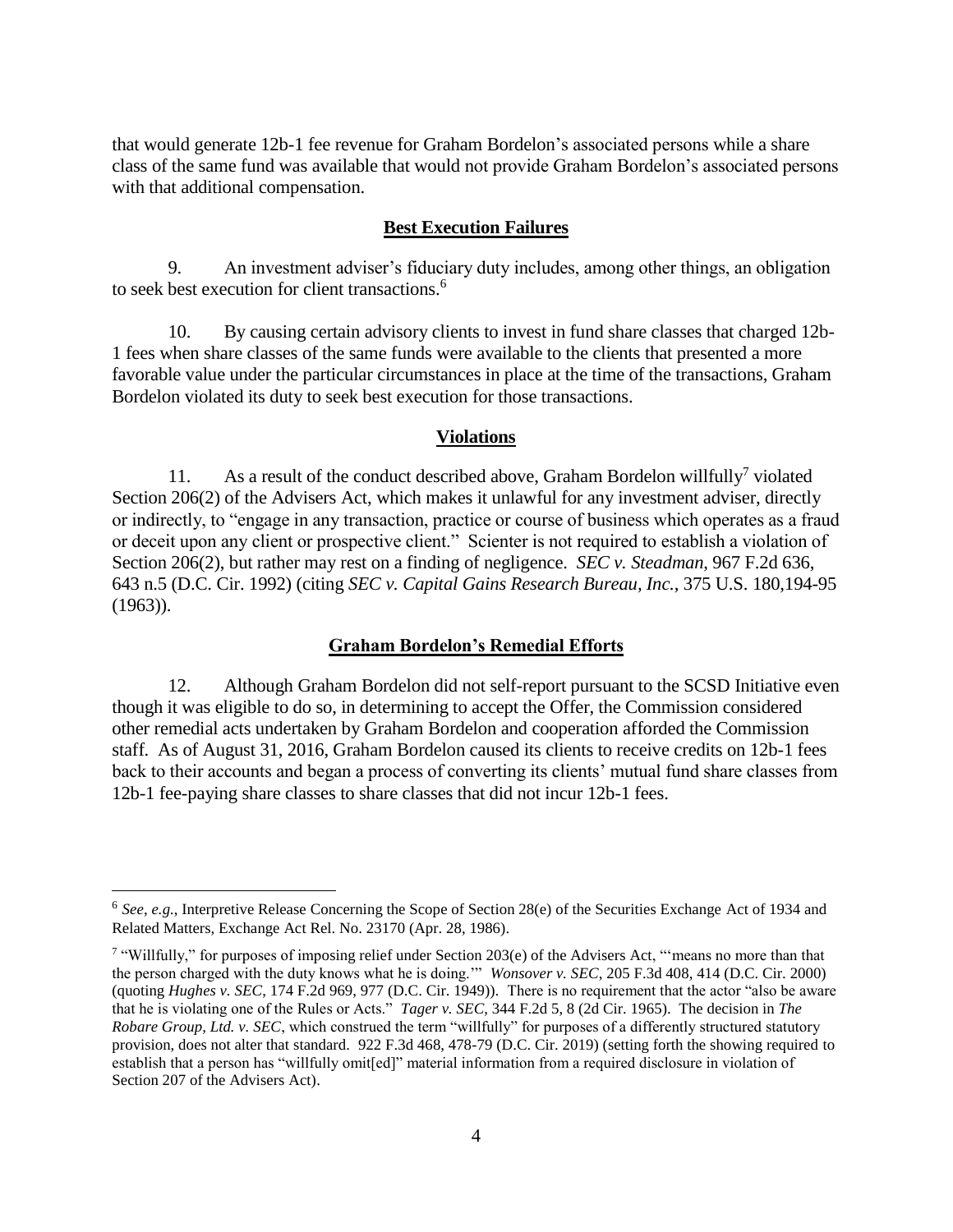# **Undertakings**

13. Respondent has undertaken to:

a. Within 30 days of the entry of this Order, review and correct as necessary all relevant disclosure documents concerning mutual fund share class selection and 12b-1 fees.

b. Within 30 days of the entry of this Order, evaluate whether existing clients should be moved to a lower-cost share class and move clients as necessary.

c. Within 30 days of the entry of this Order, evaluate, update (if necessary), and review for the effectiveness of their implementation, Respondent's policies and procedures so that they are reasonably designed to prevent violations of the Advisers Act in connection with disclosures regarding mutual fund share class selection and in connection with making recommendations of mutual fund share classes that are in the best interests of Respondent's advisory clients.

d. Within 30 days of the entry of this Order, notify affected investors (*i.e.*, those former and current clients who, during the Relevant Period, purchased or held 12b-1 fee paying share class mutual funds when a lower-cost share class of the same fund was available to the client) (hereinafter, "affected investors") of the settlement terms of this Order in a clear and conspicuous fashion.

e. Within 40 days of the entry of this Order, certify, in writing, compliance with the undertakings ordered pursuant to Section IV.D., below. The certification shall identify the undertakings, provide written evidence of compliance in the form of a narrative, and be supported by exhibits sufficient to demonstrate compliance. The Commission staff may make reasonable requests for evidence of compliance and Respondent agrees to provide such evidence. The certification and supporting materials shall be submitted to Robert Baker, Assistant Director, Asset Management Unit, Boston Regional Office, Securities and Exchange Commission, 33 Arch Street,  $24<sup>th</sup>$  Floor, Boston, MA 02110, or such other address as the Commission staff may provide, with a copy to the Office of Chief Counsel of the Division of Enforcement, Securities and Exchange Commission, 100 F. Street, NE, Washington, DC 20549.

f. For good cause shown, the Commission staff may extend the procedural dates relating to these undertakings. Deadlines for procedural dates shall be counted in calendar days, except that if the last day falls on a weekend or federal holiday, the next business day shall be considered the last day.

### **IV.**

In view of the foregoing, the Commission deems it appropriate, and in the public interest to impose the sanctions agreed to in Respondent's Offer.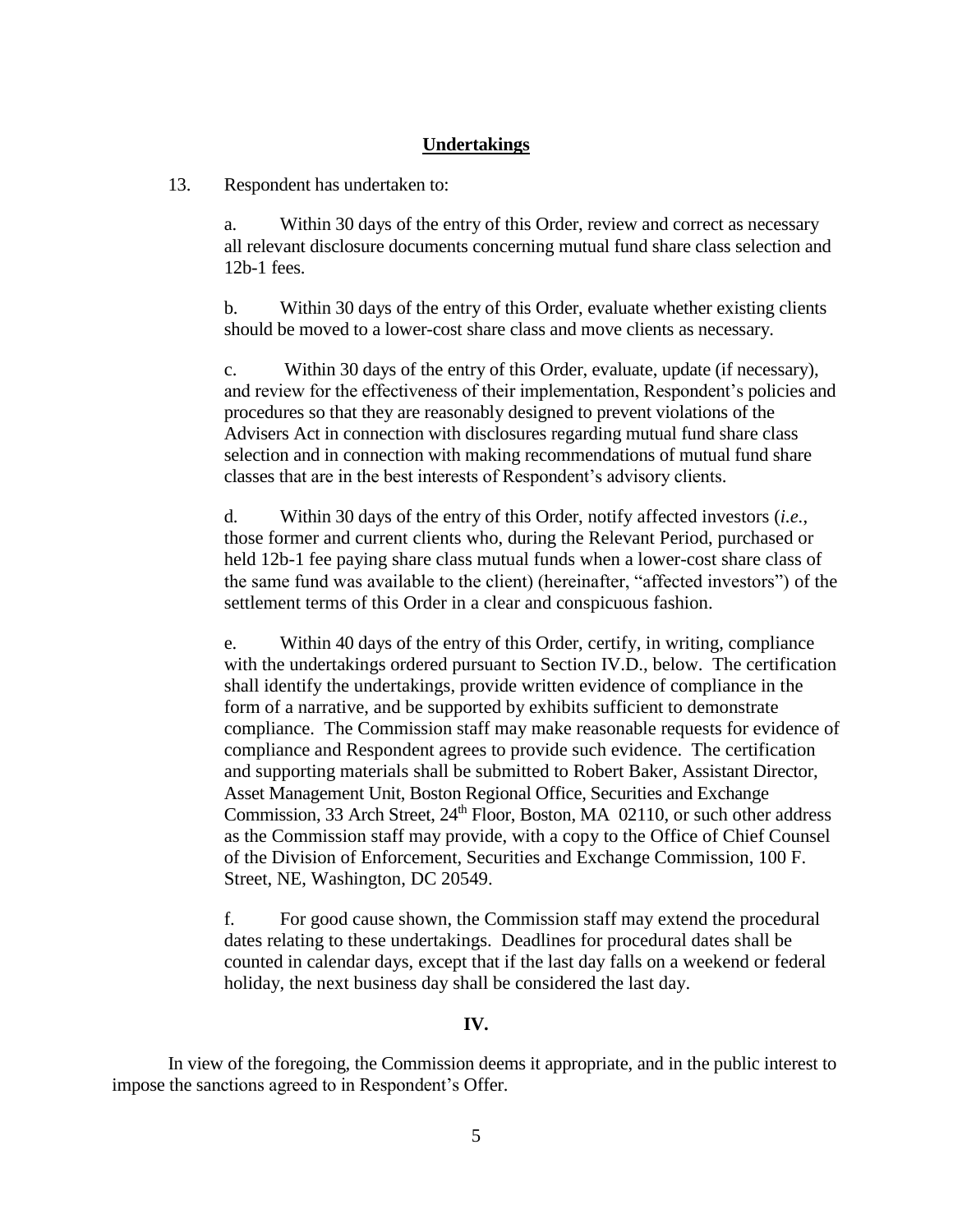Accordingly, pursuant to Sections 203(e) and 203(k) of the Advisers Act, it is hereby ORDERED that:

A. Respondent cease and desist from committing or causing any violations and any future violations of Section 206(2) of the Advisers Act.

B. Respondent is censured.

C. Respondent shall pay disgorgement, prejudgment interest, and a civil penalty, totaling \$176,399.21 as follows:

> (i) Respondent shall pay disgorgement of \$111,655.10 and prejudgment interest of \$14,744.11, consistent with the provisions of this Subsection C.

(ii) Respondent shall pay a civil money penalty in the amount of \$50,000, consistent with the provisions of this Subsection C and subject to the offset provisions of Subsection (iii.) below.

(iii) Pursuant to Section 308(a) of the Sarbanes-Oxley Act of 2002, as amended, a Fair Fund is created for the penalties, disgorgement, and prejudgment interest described above for distribution to affected investors. Amounts ordered to be paid as civil money penalties pursuant to this Order shall be treated as penalties paid to the government for all purposes, including all tax purposes. To preserve the deterrent effect of the civil penalty, Respondent agrees that in any Related Investor Action, it shall not argue that it is entitled to, nor shall it benefit by, offset or reduction of any award of compensatory damages by the amount of any part of Respondent's payment of a civil penalty in this action ("Penalty Offset"). If the court in any Related Investor Action grants such a Penalty Offset, Respondent agrees that it shall, within 30 days after entry of a final order granting the Penalty Offset, notify the Commission's counsel in this action and pay the amount of the Penalty Offset to the Securities and Exchange Commission. Such a payment shall not be deemed an additional civil penalty and shall not be deemed to change the amount of the civil penalty imposed in this proceeding. For purposes of this paragraph, a "Related Investor Action" means a private damages action brought against Respondent by or on behalf of one or more investors based on substantially the same facts as alleged in the Order instituted by the Commission in this proceeding.

(iv) Within ten (10) days of the entry of this Order, Respondent shall deposit the full amount of the disgorgement, prejudgment interest, and civil penalty (the "Fair Fund"), into an escrow account at a financial institution not unacceptable to the Commission staff and Respondent shall provide the Commission staff with evidence of such deposit in a form acceptable to the Commission staff. If timely deposit into the escrow account is not made, additional interest shall accrue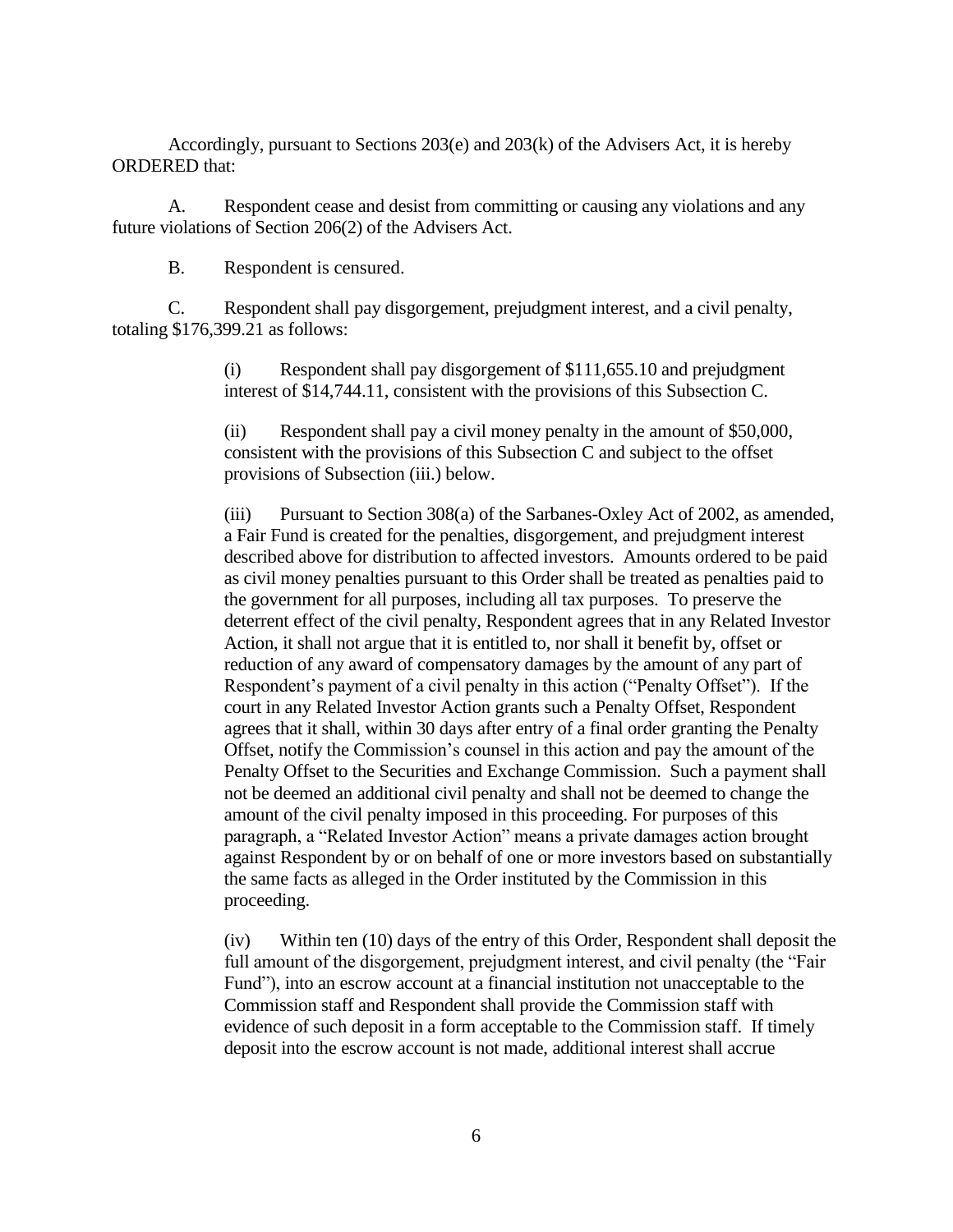pursuant to SEC Rule of Practice 600 [17 C.F.R. § 201.600] and/or 31 U.S.C. § 3717.

(v) Respondent shall be responsible for administering the Fair Fund and may hire a professional to assist it in the administration of the distribution. The costs and expenses of administering the Fair Fund, including any such professional services, shall be borne by Respondent and shall not be paid out of the Fair Fund.

(vi) Respondent shall pay from the Fair Fund an amount representing: (a) the 12b-1 fees attributable to each affected investor during the Relevant Period; and (b) reasonable interest to be paid on such fees, pursuant to a disbursement calculation (the "Calculation") that will be submitted to, reviewed, and approved by the Commission staff in accordance with this Subsection C. No portion of the Fair Fund shall be paid to any affected investor account in which Respondent, or any of its current or former officers or directors, has a financial interest.

(vii) Respondent shall, within thirty (30) days of the entry of this Order, submit the Calculation to the Commission staff for review and approval. At or around the time of submission of the proposed Calculation to the staff, Respondent shall make itself available, and shall require any third-parties or professionals retained by Respondents to assist in formulating the methodology for its Calculation and/or administration of the Distribution to be available, for a conference call with the Commission staff to explain the methodology used in preparing the proposed Calculation and its implementation, and to provide the staff with an opportunity to ask questions. Respondent also shall provide the Commission staff such additional information and supporting documentation as the Commission staff may request for the purpose of its review. In the event of one or more objections by the Commission staff to Respondent's proposed Calculation or any of its information or supporting documentation, Respondent shall submit a revised Calculation for the review and approval of the Commission staff or additional information or supporting documentation within ten (10) days of the date that the Commission staff notifies Respondent of the objection. The revised Calculation shall be subject to all of the provisions of this Subsection C.

(viii) Respondent shall, within ninety (90) days of the written approval of the Calculation by the Commission staff, submit a payment file (the "Payment File") for review and acceptance by the Commission staff demonstrating the application of the methodology to each affected investor. The Payment File should identify, at a minimum, (1) the name of each affected investor; (2) the exact amount of the payment to be made; (3) the amount of any *de minimis* threshold to be applied; and (4) the amount of reasonable interest paid [if applicable].

(ix) Respondent shall complete the disbursement of all amounts payable to affected investors within ninety (90) days of the date the Commission staff accepts the Payment File unless such time period is extended as provided in Paragraph (xiii)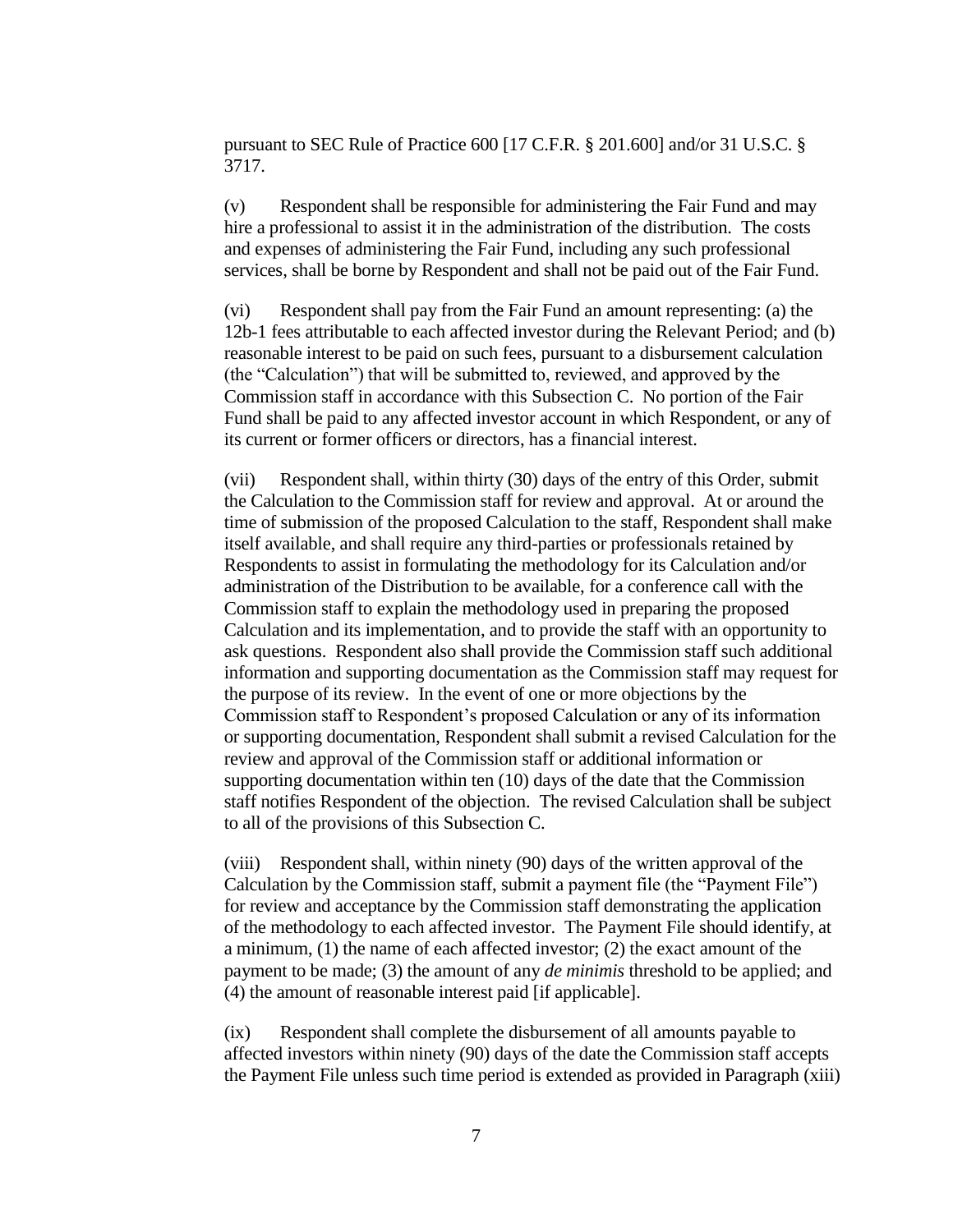of this Subsection C. Respondent shall notify the Commission staff of the date and the amount paid in the initial distribution.

(x) If Respondent is unable to distribute or return any portion of the Fair Fund for any reason, including an inability to locate an affected investor or a beneficial owner of an affected investor or any factors beyond Respondent's control, Respondent shall transfer any such undistributed funds to the Commission for transmittal to the United States Treasury in accordance with Section  $21F(g)(3)$  of the Securities Exchange Act of 1934 when the distribution of funds is complete and before the final accounting provided for in Paragraph xii of this Subsection C is submitted to the Commission staff. Payment must be made in one of the following ways:

(a) Respondent may transmit payment electronically to the Commission, which will provide detailed ACH transfer/Fedwire instructions upon request;

(b) Respondent may make direct payment from a bank account via Pay.gov through the SEC website at [http://www.sec.gov/about/offices/ofm.htm;](http://www.sec.gov/about/offices/ofm.htm) or

(c) Respondent may pay by certified check, bank cashier's check, or United States postal money order, made payable to the Securities and Exchange Commission and hand-delivered or mailed to:

Enterprise Services Center Accounts Receivable Branch HQ Bldg., Room 181, AMZ-341 6500 South MacArthur Boulevard Oklahoma City, OK 73169

Payments by check or money order must be accompanied by a cover letter identifying Graham, Bordelon, Golson & Gilbert, Inc. as the Respondent in these proceedings, and the file number of these proceedings; a copy of the cover letter and check or money order must be sent to Robert Baker, Assistant Director, Asset Management Unit, Boston Regional Office, Securities and Exchange Commission, 33 Arch Street,  $24<sup>th</sup>$  Floor, Boston, MA 02110, or such other address as the Commission staff may provide.

(xi) A Fair Fund is a Qualified Settlement Fund ("QSF") under Section 468B(g) of the Internal Revenue Code ("IRC"), 26 U.S.C. §§1.468B.1-1.468B.5. Respondent shall be responsible for all tax compliance responsibilities associated with the Fair Fund, including but not limited to tax obligations resulting from the Fair Fund's status as a QSF and the Foreign Account Tax Compliance Act ("FATCA"), and may retain any professional services necessary. The costs and expenses of any such professional services shall be borne by Respondent and shall not be paid out of the Fair Fund.